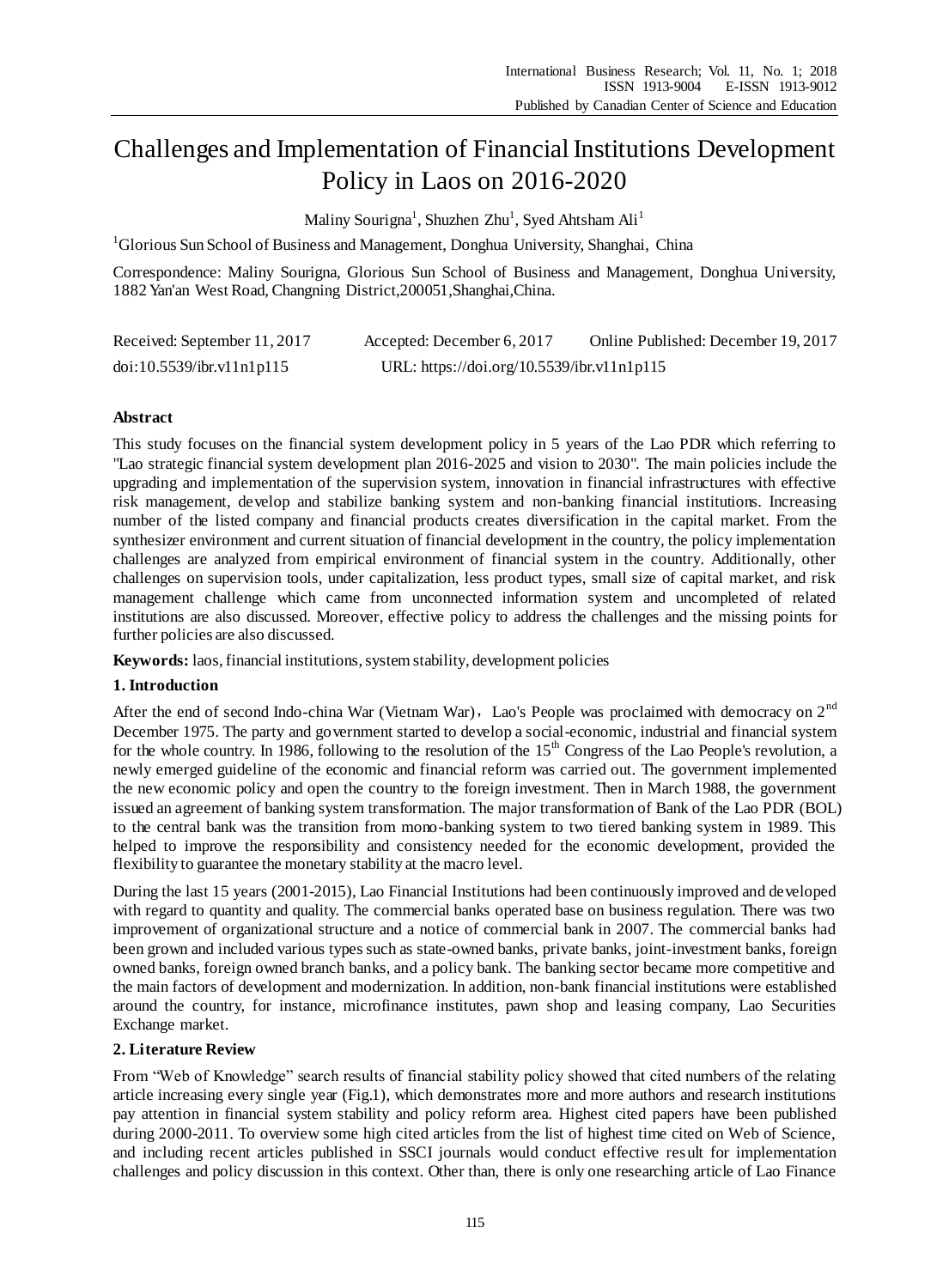in "Web of Science", and few papers have found from other sources. Thus, author would mainly overview some existed articles or research papers related to the financial system development policy of Lao PDR.



Figure 1. Graph of citation report of 1, 238 relating articles within Web of Science

As acknowledged in last two-decade literature, the financial system plays a crucial role in economic development (Levin, 1997). In Asian developing countries, including Lao PDR, the financial development promotes the economic growth (Habibullah, 2006). A result of the positive correlation between Lao financial development and economic growth has emphasized the importance of financial system development (Vonsengchanh, 2013). Moreover, the economic growth in many different aspects of financial system dominant has played a role, such as which type of financial institutions should be established, the design of the regulatory and supervisory system, and the government policies for promoting the growth of financial system (Hermes, 2000). Moreover, effective financial system stability concerned by the choice for the type of financial institutions to be established, regulatory and supervisory design and the choice for policies making. Various studies suggested that stock market and play the important role to the financial system in transition economies, both banks, and the stock market could promote economic growth (Charemza & Majerowska, 2000; Arestis, 2001). It depended on a government in that country would choose a bank oriented or market oriented system for leading financial system growth. For banking oriented leading the financial system, the higher interest rate charged to loan customer who was higher risk, banks risk would not higher if they increase their equity capital and engages in efficiency risk-mitigation techniques (Berger, 2009). The research of banking stability policy making and regulation circle have been done by many experts such as Allen & Gale (2004); Berger et al.,(2004); Berger, Klapper, et al., (2004); Beck et al.,(2010); Martinez & Repullo(2010); Wagner(2010). Additionally, the global financial crisis in last decade has highlighted the importance to stabilize financial system through improving the regulation and supervision of financial institutions. Recently, main aspects of the regulatory reforms concentrating in measuring and regulating systemic risk. Arnold analyzed challenge of the monitory financial system, detected of vulnerability which might lead a further financial instability, indicating the way to set the prudential policies (Arnold, 2012). A danger of contagion could cause bank failure, at the same times, the contagious defaults could break down the substantial fraction in the banking system, and imposing higher a cost to society. Lesson learned on an interaction of common shocks and contagion is needed.

In ASEAN Regional Forum countries, a researching result presented the policy implemented in the banking sector, the stock market, bond market and insurance market development is important for both financial development and economic growth of ARF countries (Pradhan, 2017). In the other hand, cross countries studied on central bank regarded policy framework to ensure the financial stability, a transparency policy and legal origin matter positive effect to financial stability in 110 countries (Horvath, 2016).

For the Lao PDR, financial sector reform has been implemented by prudential on regulation and supervision system which based on financial liberalization and institutional reforms. This action began in the late -of 80s (Brownbridge, 1999). Bank sector reform is one of the main parts in economic reform policy. Keovongvichith (2012) overviewed the Lao banking system structure and development in last two decades. The key of financial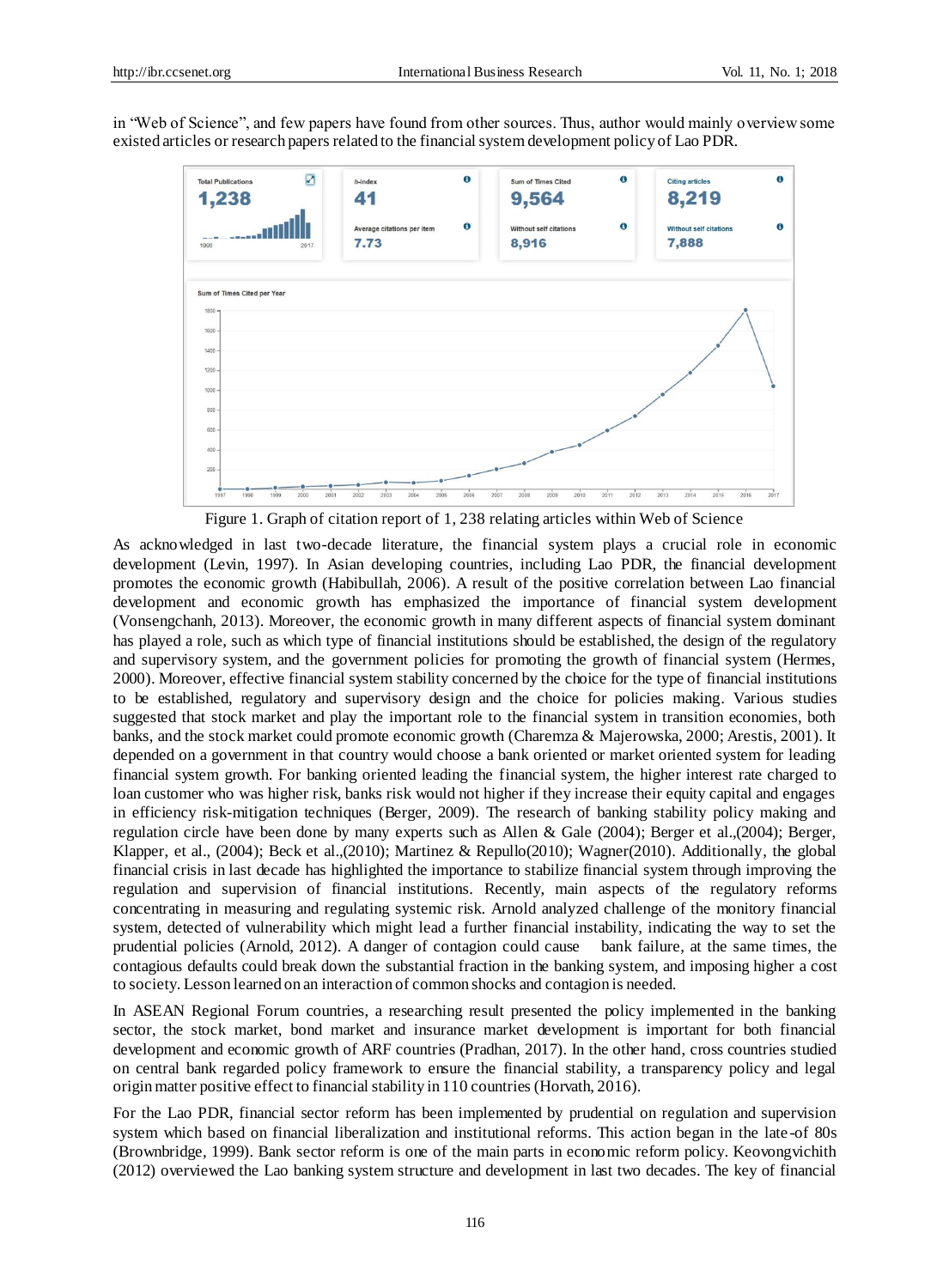development indicator had been investigated before using CAMELS system to analyze the financial performance of banking institutions. The results suggested the authority (BOL) to comprehend the strength and fragility of the banking sector, referring to formulate effective policies and strategies for promoting sound banking system. The Lao PDR is developing the financial system under the government decree" Lao strategic financial system development plan 2016-2025 and vision to 2030" which had been draft by BOL (2015). IMF Country Report (2012,2017)"Lao PDR 2012 article IV consultant" and "Lao PDR 2017 article IV consultant" has discussed the policy for ensuring a sound banking system in Laos, discussed on improving supervision, banking sector risk, crisis management framework, reduce dollarization.

#### **3. Overall of Lao Financial Institutions Development Situation and Policy Implementation in 2001-2016**

The financial system in Laos was deeply developed and intensely expanded under the supervision system especially the BOL supervised the commercial bank by using CAMEL approach, improve the organizational structure of the state-owned bank in 2003 and promulgated the commercial bank law in 2007. Moreover, many offices and legal action were implemented such as Nayobay Bank was established in 2007, the Anti Money Laundering Intelligence Unit was established in 2008 and the agreement on capital expansion was released in 2009 and the Lao Securities Exchange was established in 2010. In addition, the BOL continuously develop the hedging system for financial institutions such as deposit protection fund (1999), credit information center (2001), Inter-Bank Money Market (2016). As a result, the financial institutions were strengthened and become the source of capital raising and allocated capital to the economy and indirectly and directly increased the role of the financial system to preserve and develop the mission of the nation.

The banking sector was the main element of the financial system in Laos. It was the main component economic stability and socio-economic development regarding the government policies. Banking sector consistently stabilized the monetary and it revealed of 4.02 % on the average of inflation from 2012 to 2017. It was also the main actor for allocate funding to public and private production sector and to contribute the national economic growth with the average of 7.58% from 2011 to 2017 (Fig.2).



Figure 2. Real GDP Growth and Inflation rate of The Laos PDR in 2001-2016

## *3.1 Commercial Banks Development*

The Commercial banks were growing and expanding through the country especially after the operation of the foreign banks in other provinces. This significantly increased the access of financial service. In addition, the ownership and type of business were widely opened and that increased number of private bank, joint-investment and branches of the foreign banks to 25 banks from 2001. There were more competition and development among banking system and the innovated of multiple and modern products by using new risk management tools. There were 40 banks, 89 branches and 460 service unit in 2015. The capital strength ratio consistently increased up to 19.23% and total asset increased from 4,451.11 billion Kip in 2001 to 94,988.98 billion Kip in 2015. During 5 years (2011- 2015), the commercial banks had contributed the net credit was 28,792.51 billion Kip, short term credit was 25.21%, medium term credit was 49.81% and long term credit was 24.98%. Most of the credit was provided to trading business which accounted for 18.54%, construction accounted for 16.60% and industry accounted for 15.59% of total credit. The capital raising grew from 2,597.60 billion Kip in 2001 to 59,754.32 billion Kip in 2016 (Figure 3).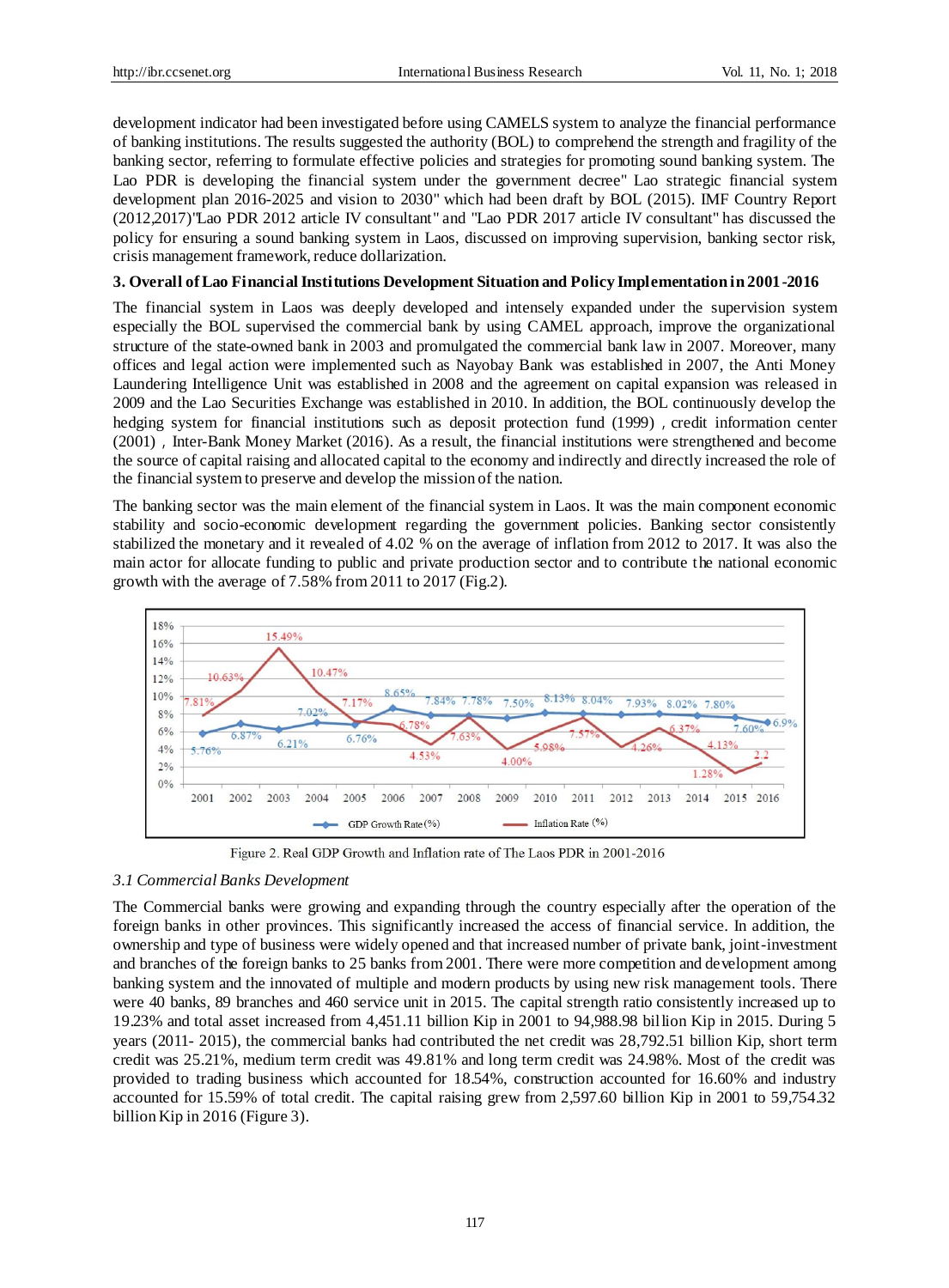

Figure 3. Total of commercial bank and state-owned commercial bank credit

# *3.2 Policy Bank Institutions*

During 2007-2015, the Nayobay Bank provided credit for poverty reduction and support production. The credits were given to poor district accounting for 2,153.09 billion Kip, 3 Sang Village accounted for 260.02 billion Kip and government attention village accounted for 202.74 billion Kip. A bank was able to achieve a quality of credit. The over limited of debt decreased from 42.55% in 2001 to 3% in 2015.

# *3.3 Non-Bank Financial Institutions*

Non-bank financial institutions had been grown since 2001. There were 142 financial institutes in 2015. From 2010 to 2015, total asset increased from 104.5 billion Kip to 673 billion, capital raising increased from 29.7 billion Kip to 298 billion Kip and providing credit to society increased from 49.21 billion Kip to 435.37 billion Kip. Half-formal micro finance such as village development fund, group fund, and village bank had been grown with a better condition to access to finance around the country. The connection of depositor had been constantly improved after the establishment of depositor protection fund. The members increased from 7 banks in 2001 to 36 banks in 2015 and the fees were collected with a total amount of 163.39 billion Kip; however, financial institutes have not yet been the member of Depositor protection fund.

In addition, the debt purchasing center bought Non-Performing Loan from commercial bank 20 projects with the value of 93.76 billion Kip and collected 73.79 billion Kip within 7 years (2008-2015).

## *3.4 Capital Market*

Lao securities exchange (LSX) is only one stock market in the country, which has been established on 10th October 2010 and operated in 11th January 2011. LSX is efficient investment alternative, effective long-run fund mobilization and excellently back as another "leg" of the Lao financial market pushing on the most remarkable performances of Lao economic development. Since 2010, LSX approved 3 IPOs with total fund raised 4753 billion Kip (about 594 million USD) amount 5.74 % of GDP (2013). Banking sector raised 35,424 billion Kip (about 4,428 million USD) account for 42.82% of GDP (2013). In end of 2016, Market Capitalization: 10.41 billion Kip (about 1.3 million USD).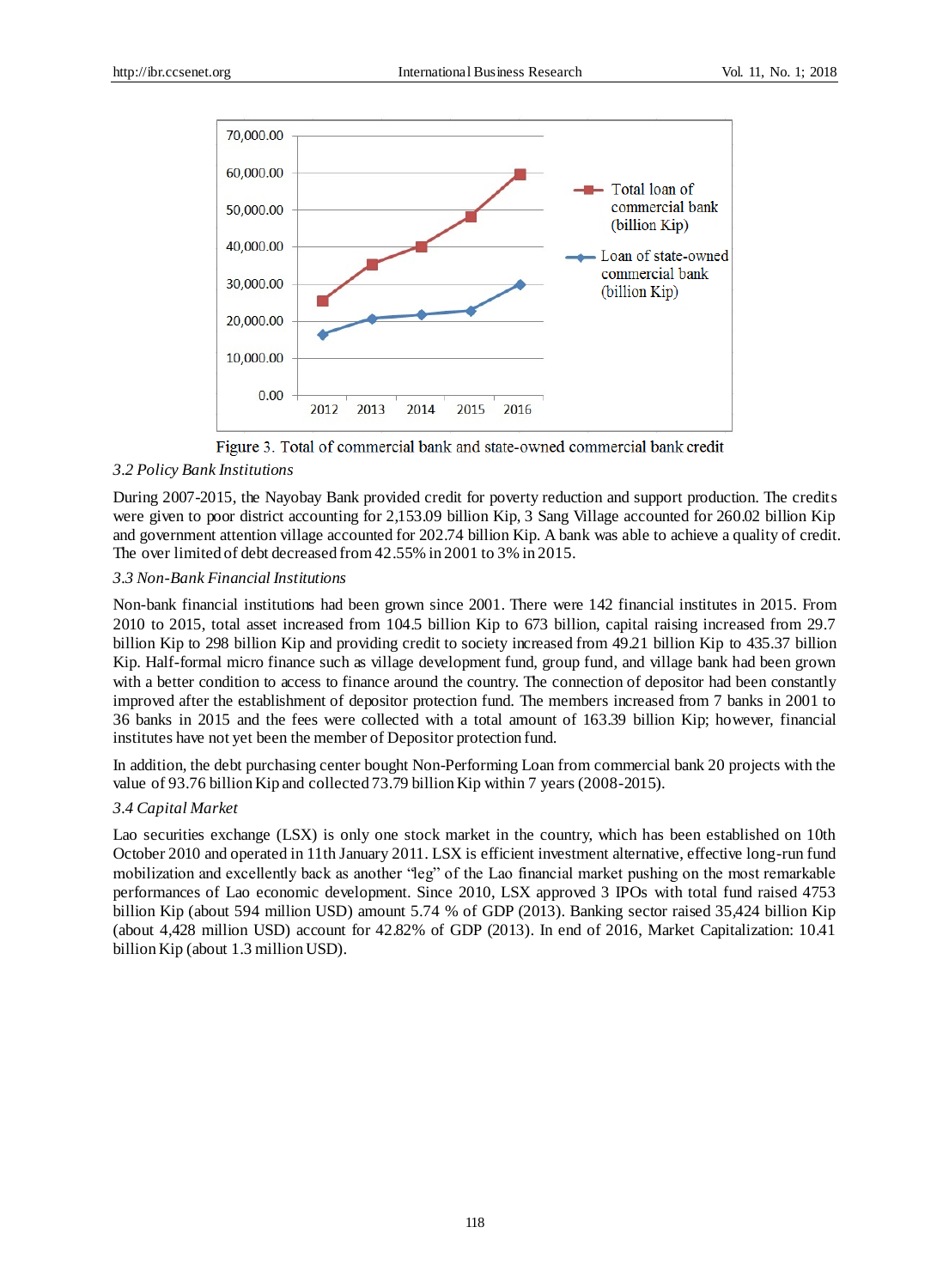| #    | Index      | Trading Value     | Number of investor account |         |
|------|------------|-------------------|----------------------------|---------|
|      |            | $(bi11ion$ $Kip)$ | Domestic                   | foreign |
| 2012 | 1, 223, 92 | 124.79            | 7,339                      | 1,571   |
| 2013 | 1, 253.89  | 188.89            | 7,637                      | 1,829   |
| 2014 | 1, 397.69  | 156.32            | 9, 154                     | 2, 218  |
| 2015 | 1, 173, 63 | 200.19            | 9,654                      | 2, 424  |
| 2016 | 1.014.55   | 113.52            | 9,906                      | 2,511   |

#### Table 1. Table of Laos Capital Market Proformance

Source: Ms Phetsamai Inthapanya, Laos Securities Commission office report: Capital market development in Laos

In 2017, there are five listed companies in the stock market such as Banque Pour Le Commerce Exterior Lao Public (BCEL), EDL Generation Public Company(EDL-Gen), Lao World Public Company(LWPC), Petroleum Trading Lao Public Company(PTL) and Souvanny Home Center Public Company(SVN). The capital market participants are shown in Fig.4



Figure 4. Lao Securities Market Paticipants

# **4. The Financial Institutions Development Policy in the Next 5 years**

For the financial system stabilizing and development, The BOL has completed a draft "Lao strategic financial system development plan 2016-2025 and vision to 2030", this document has been accepted and enabled as the government decree, undersigned by the prime minister of the Lao PDR in 19th Aug 2016. This document has suggested that 5 years of the financial system development policies range were subscribed as below.

## *4.1 Policies*

The Financial system is continuously operating and improving when it is necessary to strengthen and support the consistency growth. The Financial system aims to maintain sustainability and contribute to the socio-economic by controlling the overdue debt not exceed 3% and ensure the capital sufficiency accordingly the determined in the regulation and eager to upgrade at least one the state-owned bank to get the Qualified ASEAN Bank(QAB).

## *4.2 Financial Instruments Development and Supervision Implementation*

First of all, financial instruments development should be done by systematically and constantly develop the financial instruments to follow up the activity of bank such as legal action and create key indicators on assurance and caution beforehand. Transferring banks system supervise which base on CAMEL to the Basel Core Principle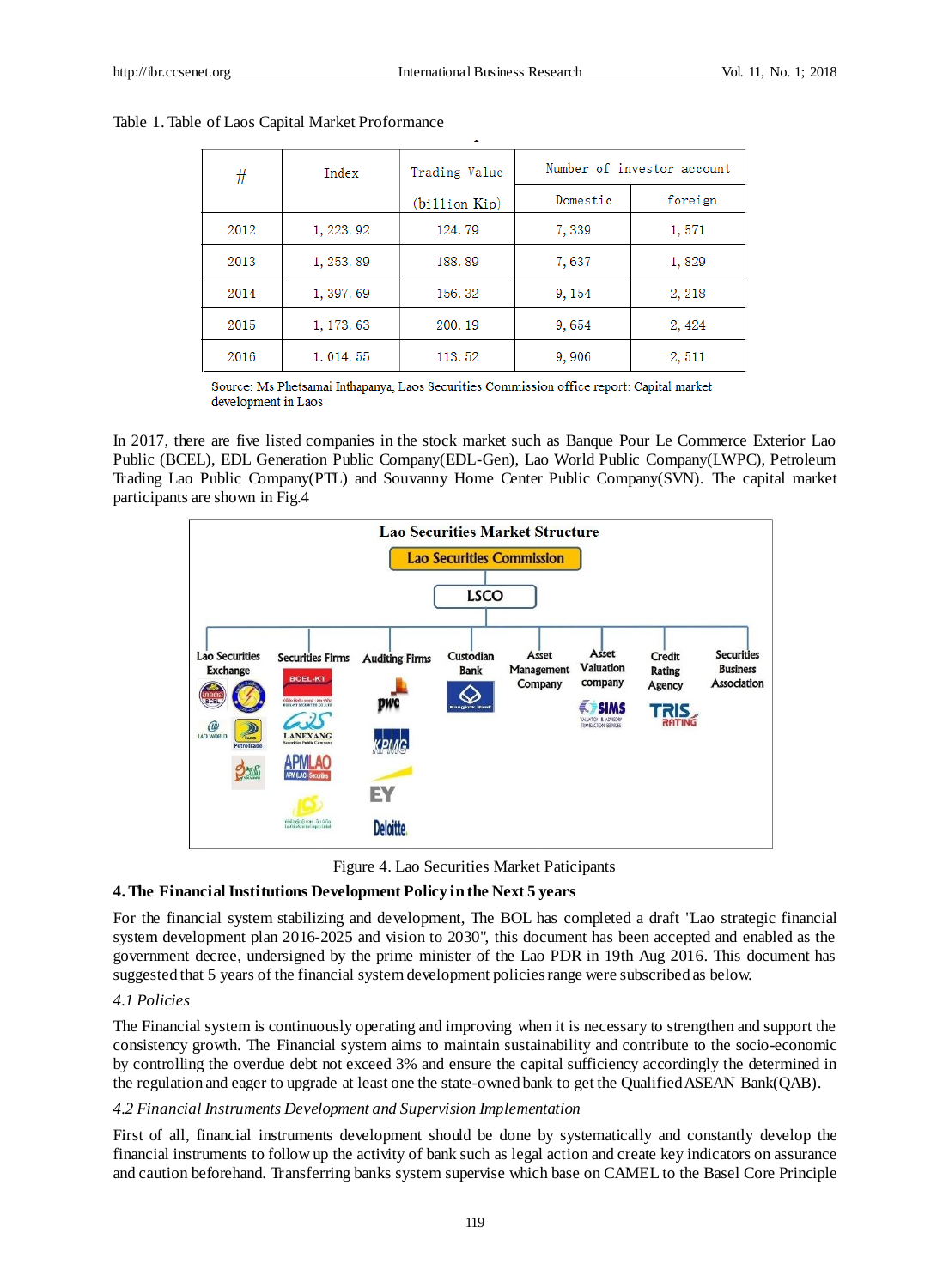for Effective Banking System aiming at the banks in Lao PDR to consistently operate under Basel II principle and some terms of Basel III. The Financial supervision framework and policy implementation are running by the relevant departments as Fig.5.

In the other hand, the BOL encouraged to research and improve financial instruments for completely and promptly monitor the operation of Non-bank finance institutions. The authorities and financial institutions might prepare for the Financial Sector Assessment Program and bring the result from this project to be the reference for suitable to further development policy of financial instruments.





Figure 5. Map of Financial structure and Supervision system of the Lao PDR

## *4.3 The Financial System Development and Stability*

Developing financial system started by improving the structure of state-owned bank to be stronger. At the same times, regularly assess the growth of commercial bank for lessons learned. In addition, revising the term and condition of commercial bank licensing with the higher standard for chosen investors as well-known and powerful banks. Encourage understanding and unity on the Basel standard for ensuring the implementation in a whole banking system.

Continuously promote the bank institutes and the non-bank financial institutions (NBFI) into the supervision of the BOL for sustainable development and progress; for instance, diversified service and high-effectiveness service for response to society demand.

#### *4.4 Risk Management*

Empowerment the depositor protection fund framework, increasing the number of members including bank institution and non-bank financial institutions, set up risk warning and safeguard system for protecting members from bankruptcy, develop the flexible and modern mechanism and repayment system to depositors by using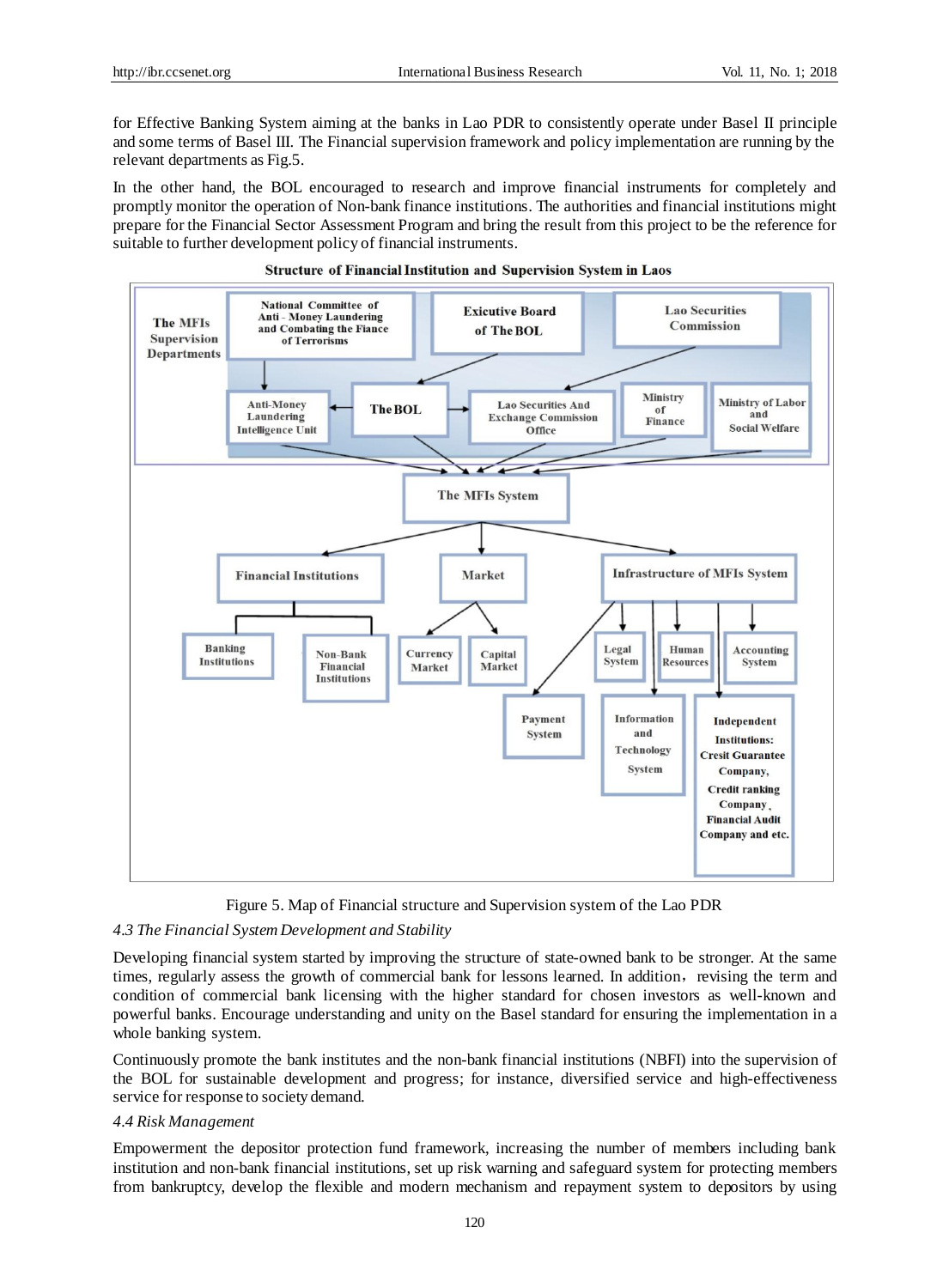proficient capital management and assured stability. Furthermore, studies on conditions and necessaries in order to apply for attending International Association of Deposit Insurers (IADI).

The authority cooperated with relevant institutions to establish the revolving domestic and foreign institutions for ensuring the risk management and the financial stabilizing such as credit ranking institutions, credit guarantee institutions, property management bank, financial consumer protection organization and asset assessment institutions. In addition, restructuring the credit information, debt acquisition center and bills storage center to be independent of funding would be required.

#### *4.5 Capital Market Development*

Starting from security market developing from expanding the number of listed companies by cooperating with relevant departments, to support and providing the suitable condition for requiring capital enterprises to be able to raise their capital in the securities market. The market should provide diversification of financial products such as corporate bonds, Government bonds and etc. At the same times, increasing the number of investors especially the domestic and foreign institutions investors.

Improving supervisory framework in securities. at the same time, the infrastructures development in securities market become the effective organization and complete all elements in the securities supervisory framework, with enhancing on training and advertise securities trading to society.

#### **5. Challenges**

The authority and IMF country reports in early of 2017 have shown that financial development policy outlook and implementation needed to address financial development constraints such as:

- Supervision tools and stabilizing assessment of financial are inadequate, lacking standard principle or mechanism in supervision track and assess in financial institutions such as a tool for testing strain level of a system "Stress Testing", system crisis warning "Early Warning System". For preventing system from common shocks, systemic risk and risk contagion(Arnold,2012)
- Hugh amount of loans for the country developing are necessary, but the source of the bank capital mostly are short term deposits, with the less attractive product, competition between banks only based on interest rate. Therefore market interest rate not suitable for fundamental of economic growth.
- Banking institutions and other credit institutions such as microfinance institutions could face non-performing loans (NPL) rate increasing problem, but still higher than required range. Unexpectedly, state-owned bank balance sheets show signs of weakness, with rising non-performing loans (NPLs) and weak capital and profitability.
- A small size of the capital market, existing low liquidity and fewer product types, which are fewer attractive to the investor and investing demander.
- Risk management system is uncompleted from lack of relevant institutions for ensuring the effectiveness of the financial system operation and some institutions still fulfill, for examples Credit ranking institution, Credit guarantee institutes, Finance consumer protection organization, Asset valuable institutes etc. Challenge of the risk also came from poor information network connection among the financial institutions, especially credit information system, an individual system in each bank institution, and disconnect with public securities system in the country.

# **6. Policy Discuss**

The Lao PDR's 10 years, financial development strategy has included the policies which effective addressing challenges and solving the financial developing obstruction problems. The Country Report No 17/53 of International Monetary Funds (IMF) has also discussed the addressing of Lao financial system weakness in capitals, profitable abilities, and performance of bank sectors in Laos, which providing effective policy reference in the future. From two documents studying, for addressing the challenges and solve the obstructed problems, the main policy recommendations for the financial developing as below:

 The supervision tools were based on CAMEL system and Basel I, transferring to the Basel Core Principle for Effective Banking System to improving the supervision for higher bank performance, consistently operate under Basel II principle and some terms of Basel III. Finance soundness indicators (FSIs) would be used in the financial system, setting up the simulated for Stress Testing Model and creating Early Warning System are necessary. Strengthened financial supervision by investigating and assessing the commercial banks if they following supervision rules and regulations.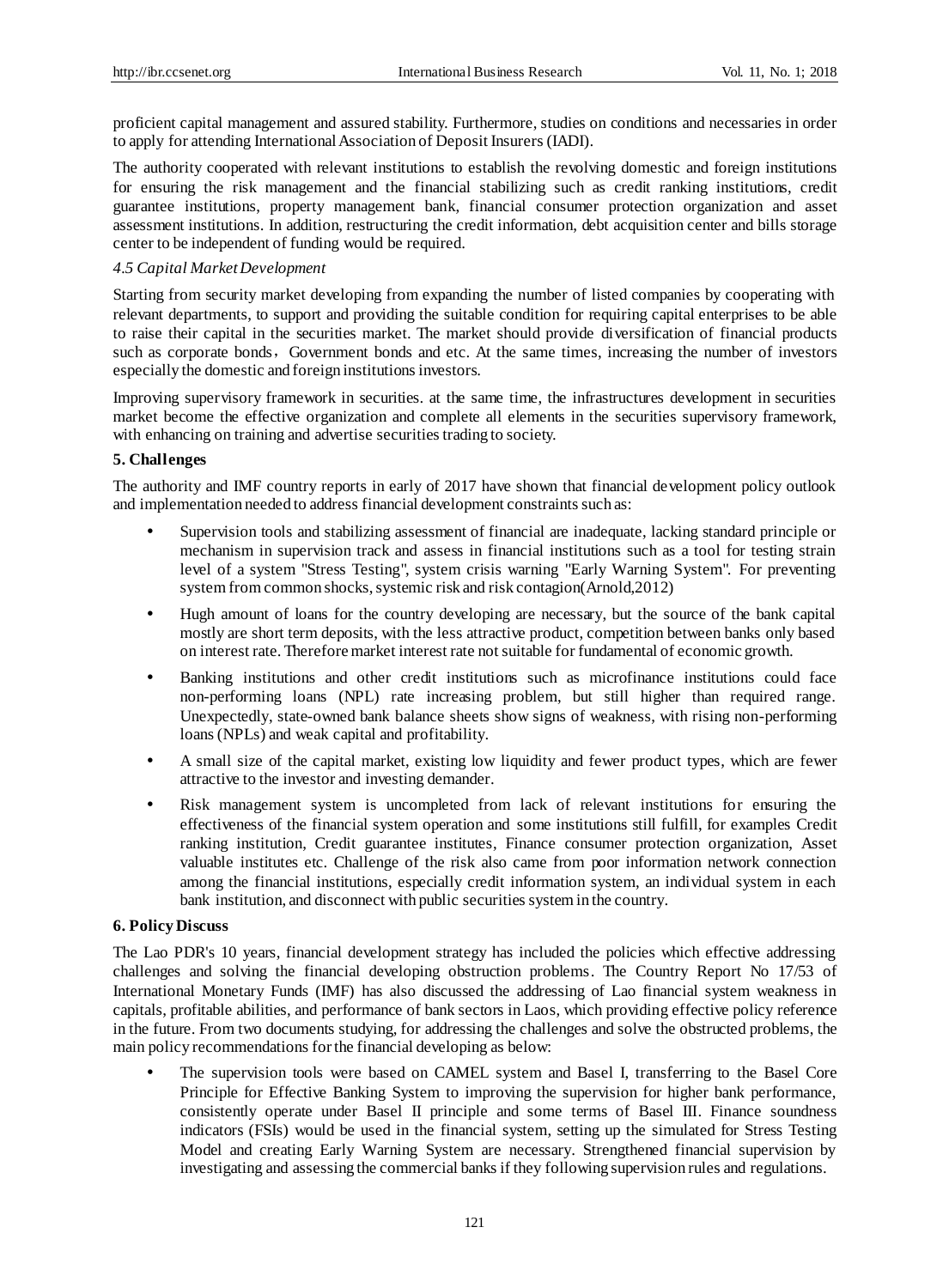- Undercapitalization of banking sector, especially the state-owned banks should recapitalize. IMF suggested to improving the regulations and supervision, considered in establishing the capital buffer in commercial banks. The BOL amendments the regulations about overseas funding of commercial banks for support domestic loan and ensure the repayment ability of the bank institutions.
- The rise in nonperforming loans (NPLs) should promptly address by strengthening sound lending practices and supervision, step by step eliminating the regulatory forbearance, recapitalizing to the state-owned banks and addressing supervisory weaknesses are very important. Financial Action Task Force encouraged to full implementation for supervisory plan. Many experts suggested that the authorities should estimate the challenges in the implemented result of regulation and supervision reforms (Berger, 2009; Arnold, 2012).
- From capital market development policy, providing the suitable condition for enterprises to list in the stock market would expand numbers of the listed companies, which enlarge security market size. In the other hand, diversified *financial products* and services in order to promote competition, attractive to domestic and foreign dependent investors and institutions investors. Improving securities market infrastructures and supervision, promote Lao securities trading to domestic and foreign market are needed.
- As Hermes suggested to establish the revolving institutions for controlling the risk management and the financial stability development, for instance, credit ranking institutions, credit guarantee institutions, property management bank, financial consumer protection organization and asset assessment institutions and other relevant organizations. Improving the credit information system and network connection in the whole country are necessary.

# **7. Concluding Remarks**

The formers studied have concerned the important of financial system, as well as institutions stability and development. To achieve that goal, many formers have suggested effective policy making, policy tools and implementation, including the financial institutions development obstructed problems in Lao PDR and foreign countries.

The financial institutions development policy of Laos from 2016-2020 focus on updating the supervision framework and implementation tools; stabilized and developed the financial institutions, especially robust banking system; capital market development; how to develop financial infrastructures and improving risk management. Systematically and entirely set of this policy were crucial and necessary for the financial institutions development.

In this context pointed out the financial system development challenges analyzing from the current financial institution developing situation and policies implementation practicing, for instance, lacking of stress testing system and crisis warning system, undercapitalization and NPL higher than regulation rate, risk management in financial institutions, the small size capital market and fewer type of products. Some of challenges addressing has been described in 5 years policy, and the others have concluded from the formers research results from IMF Report, Hermes, Berger, Arnold etc., to recommend for further policies referencing.

## **References**

- Andrianova, S., Demetriades, P., & Shortland, A. (2012). Government Ownership of Banks, Institutions and Economic Growth. *Economica*, *79,* 449-469. https://doi.org/10.1111/j.1468-0335.2011.00904.x
- Arnold, B., Borio, C., Ellis, L., & Moshirian, F. (2012).Systemic risk, macroprudential policy frameworks, monitoring financial systems and the evolution of capital adequacy. *Journal of Banking & Finance, 36,* 3125-3132. https://doi.org/10.1016/j.jbankfin.2012.07.023
- Bank of the Lao PDR. (2016). Monetary statistic report. Retrieve from https://www.bol.gov.la/english/financial\_statistics.html
- Bank of the Lao PDR. (2016).Financial Statistics Report of the IV Quarterly 2016.
- Bank of the Lao PDR. (2016).Lao Strategic Financial System Development Plan 2016-2025 and Vision toward 2030. The Decree No 316/Lao Government 19 August 2016.
- Berger, A. N., Klapper, L. F., & Turk-Ariss, R. (2009).Bank Competition and Financial Stability. *Journal of Financial Services Research*, *35*(2), 99-118. https://doi.org/10.1007/s10693-008-0050-7

Chanthachack, S. (2014). Laos Securities Commission report: Capital market development in Lao PDR. Retrieve